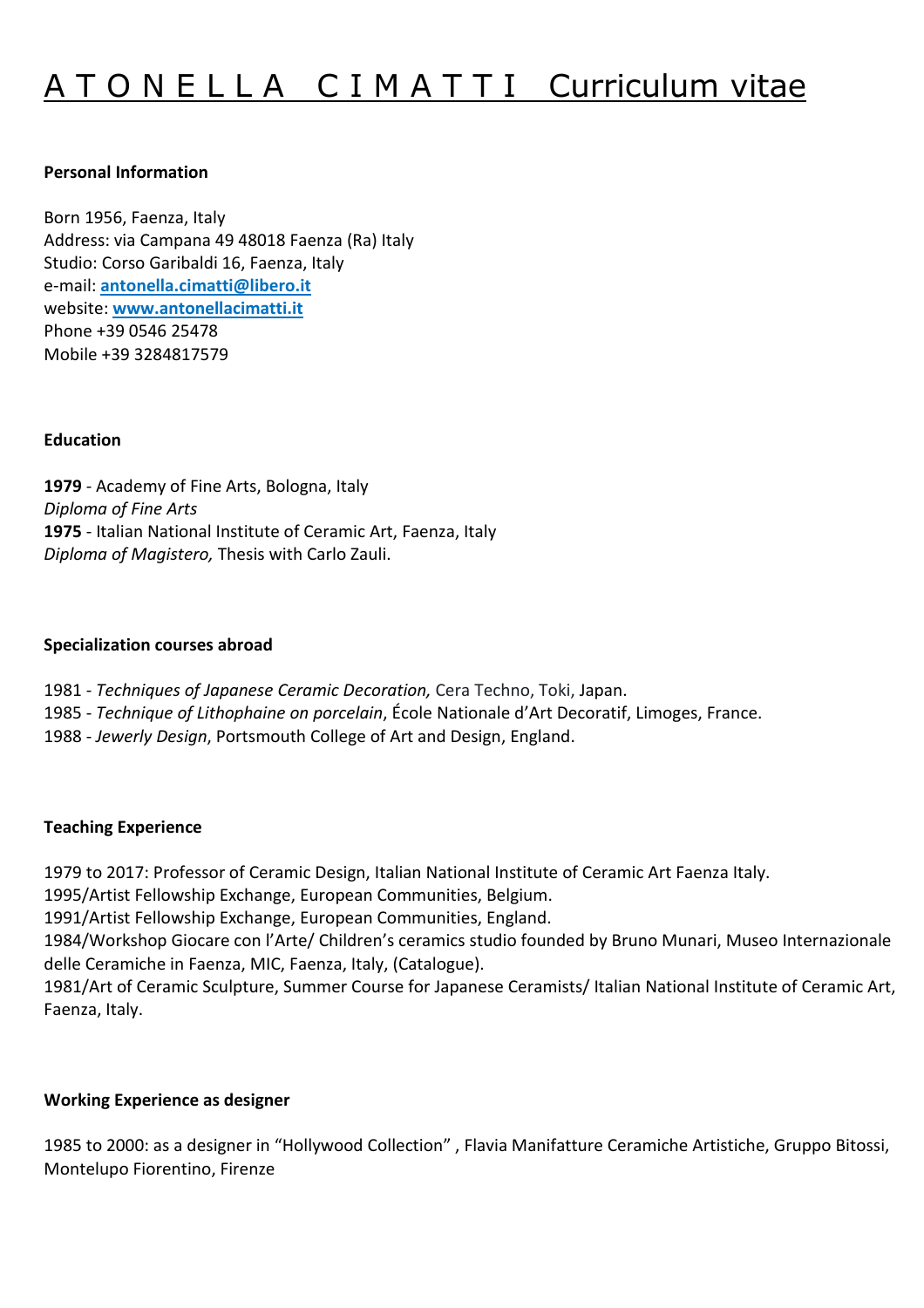### **Solo exhibitions**

2017 - Fujki Gallery, Shigaraki, Japan

- 2016 *Lux, Argillà,* Palazzo Muky, Faenza, Italy (catalogue)
- 2012-2013 *Vaselle d'autore,* Torgiano, Perugia, Italy (catalogue)
- 2010 *Light installations*, Circolo "Torricelli", Faenza, Italy (catalogue)
- 2008-2009 *Trame di luce*, installazione, Atelier Cimatti, Faenza, Italy
- 2008 *Antonella Cimatti porcellana e maiolica*, Palazzo Marchi, Imola, Italy (catalogue).
- 2006 *Antonella Cimatti Artista e designer*, Rovereto, Trento, Italy, (catalogue)
- 2005 *Sinus Fluentes*, Fontanonearte, Faenza, Ravenna, Italy.
- 2003 *La forza della terra*, Nogaredo, Trento, Italy (catalogue).
- 1997 *Flora Magna*, Circolo degli Artisti, Faenza, Italy, (catalogue).

## **Selected exhibitions**

2017- *In the Earth Time,* Gyeonggi Ceramic Biennale*,* Yeoju Dojasesang (World Ceramic Livingware Gallery), South Korea

2016-2017 - *The "Mode", International Ceramics Art Invitational Exhibition,* Liling Ceramics Valley Museum, China

2016-2017 - *W-WOMEN IN ITALIAN DESIGN*, ninth edition of the Triennale Design Museum, Milan, Italy 2016 - *Biennale Internationale de Vallauris*, France

2016 - *Taiwan Ceramics Biennale*, Yingge Ceramics Museum, New Taipei City, Taiwan

2016 - *Desire*, international curated, Belger Art Center, Kansas City, MO, in conjunction with NCECA, USA

2015 - *On the Threshold*, Curated by Jennifer Zwilling, The Clay Studio Philadelphia, USA

2015 - *6th EgeArt Days international exhibition* in Izmir, Turkey

2015 – *Gyeonggi International Ceramic Biennale*, South Korea

2015 - *Scultura ceramica contemporanea in Italia*, Gnam, Galleria d'arte Moderna, Roma, Italy

2014 - *4th Biennial Shanghai International Contemporary Porcelain*, Shanghai Museum of Arts and Craft, Shanghai, China

2014 - C*ompetition Ceramics of Europe – 13th Westerwaldprize 2014*. Keramik Museum Westerwald, Höhr-Grenzhausen, Germany:

2014 - *4th International Triennial of Silicate Arts*, International Ceramics Studio, Kecskemét, Hungary

2014 - Exhibition *Latin*, featuring modern ceramics from "Latin" Europe and Latin American countries, Museum of Modern Ceramic Art, Gallery 2, Gifu, Japan .

- 2013 Exhibition at *International ceramic art festival in Sasama*, Japan.
- 2013 Exhibition at Faculty of Art and Design Jan Evangelista Purkyne University, Prague, Czech Republic.
- 2012 *The IV International Festival of Postmodern Ceramics*, City Museum in Varazdin, Croazia
- 2012 *Cerco 2012* , Feria Y premio International de Ceramica Contemporanea, Zaragoza, Spain, (catalogue).
- 2012 *The 4rd Taiwan Gold Teapot Prize* exhibition at Yingge Ceramics Museum, Taiwan.
- 2012 *MunGyeong Chasabal (tea bowl) festival 2012*, MunGyeong, South Korea (catalogue).
- 2012 *International Contemporary ceramic art exhibition 2012, Jingdezhen festival 2012*, China (catalogue).
- 2012 *4X4, Vernice Art Fair,* Forlì, Italy
- 2012 *Ceramics Now Exhibition*, The Paintbrush Factory, Cluj-Napoca, and Budapest, Romania (catalogue).

2012 - *54thInternational Art Exhibition at the Venice Biennial*, in the Italian Pavilion, Turin, Italy (catalogue).

2011 - *54th International Art Exhibition at the Venice Biennial*, in the Italian Pavilion, for the Emilia Romagna region.

2010 - 8 *scultrici in fortezza*, Bastione San Gallo, Fano, Italy.

2010 - *CERAMICA - STORIA DI DONNE, Tradizione e attualità a Faenza*, MIC Museo Internazionale delle Ceramiche, in Faenza, Italy.

2009 - *2010 Second International Biennial Exhibition of Contemporary Teapot Art*, Shanghai, China.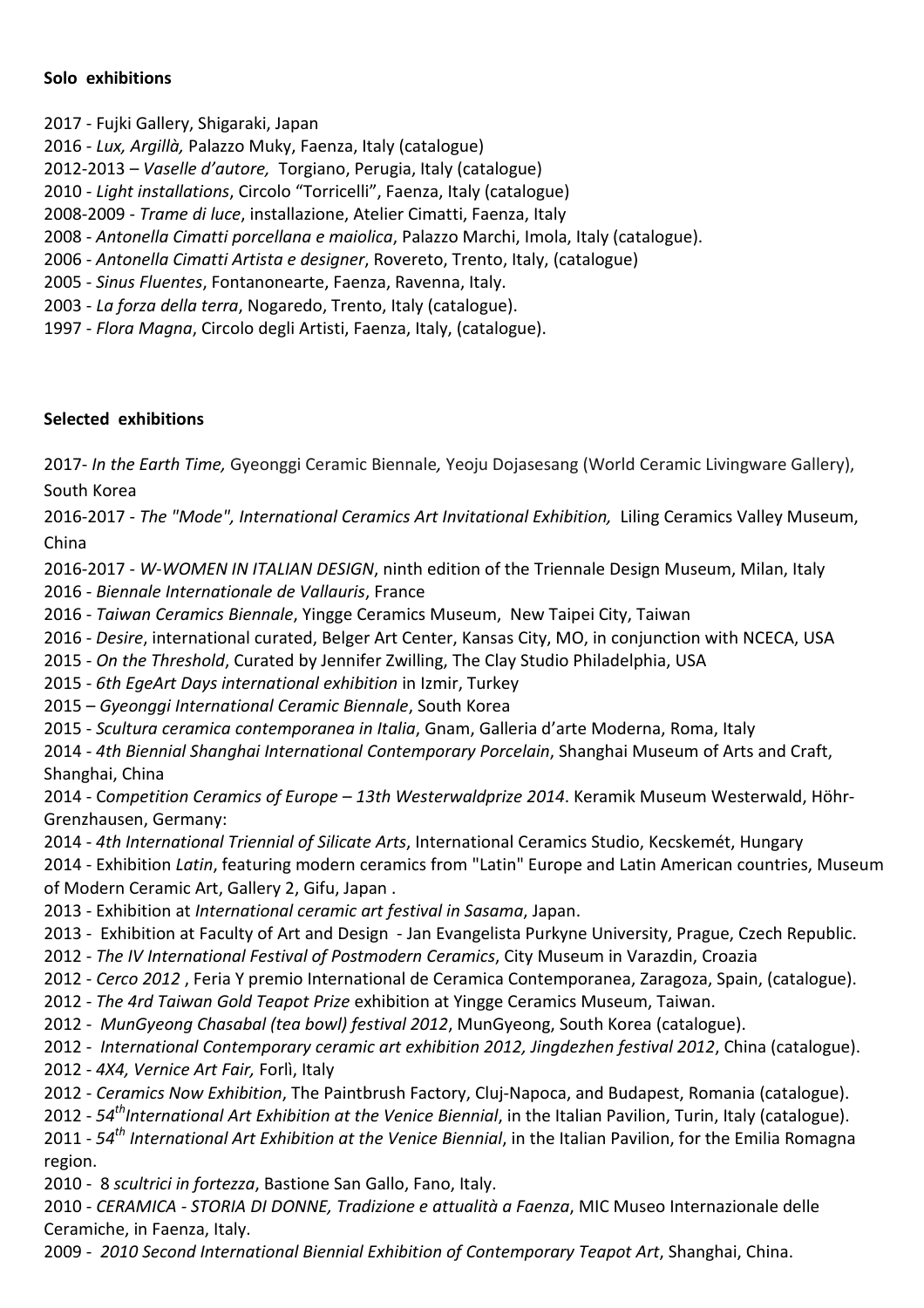2009 - *4° Bienal International De Ceramica "Ciudad de Talavera*, Talavera de la Reina, Spain, (catalogue).

2009 - "Cerco '09" , Feria Y premio International de Ceramica Contemporanea, Zaragoza, Spain, (catalogue).

2009 - " I. International triennial of ceramics Unicum 2009", NATIONAL MUSEUM OF SLOVENIA, (catalogue).

2008-2009 – "Biennale delle chiese laiche", Massa Lombarda, Ravenna, Italy, (catalogue).

2008 – "Arte e Luce nella Ceramica di Deruta", Fondazione Ceramica Contemporanea d'Autore Alviero Moretti, Deruta, Italy.

2008 – " Coree – Italie" Art contemporain : tableaux, céramique, Galleria Deburaux Aponem, Paris, (catalogue). 2008 – "Argillà Italia", Faenza, Italy.

2008 – "Festival of Contemporary art", Openstudio, Faenza, Italy , (catalogue).

2008 - "100E+ CERAMICHE PER IL PARADISO", Gabbianelli, Cersaie, Bologna and Palazzo delle Stelline, Milan, and MIC (Museo Internazionale delle Ceramiche), Faenza, Italy,(Catalogue).

2008 - "Presepi", Museo Internazionale Design Ceramico, Cerro, Laveno Mombello, Italy, (Catalogue).

2007 - "Universo bianco", arranged by Matteo Zauli, Salone del Mobile, Galleria

Bianconi, Milan, Italy, (Catalogue).

2007 - "The 4th World Ceramic Biennale 2007 Korea International Competition", Yeoju World Ceramic Livingware Gallery, South Korea, (catalogue).

2006 - "Vernice Art Fair", Forlì, Italy, (catalogue).

2006 - "Ultratavola", ADI, Abitare il Tempo, Verona, Italy, (catalogue).

2006 - "Craft Gallery", The Russian Museum of Ethnography, in St. Petersburg, Russia.

2004 - "Il Museo della ceramica di Fiorano Modenese ", Casa della Cultura, Balmes, Spain, (Catalogue).

2003 - "La forza della terra", Nogaredo, Trento, Italy, (One Person Exhibition, Catalogue).

2003 - "1950/2000, Theatre of Italian creativity", New York, USA, (Catalogue).

2002 - "La primavera di Faenza, Corea-Italia, esposizione della ceramica contemporanea", Faenza, Italy, (Catalogue).

2002 - "Rose's Choise", International Museum of Women in Art, Scontrone, Italy (Catalogue).

1999 - "1° Concorso Internazionale del Cuco", invited Artist's Section, Nove, Italy (Catalogue).

1998 - "Aria orientale e occidentale", 38ª Mostra della ceramica, Castellamonte, Italy, (Catalogue).

1998 - "Progetti e territori'98", Abitare il tempo, Verona, Italy, (Catalogue).

1996 - "Trixial blend: clay, industry and technology", Rodchester, New York, USA, (Catalogue).

1995 - "Hollywood Collection, Design 95", Macef, Milano, Italy, (Catalogue).

1994 - "I designers per la ceramica di Montelupo", Museo Acheologico e della Ceramica, Montelupo (Firenze), Italy (Catalogue).

1993 - "Progetti e territori '93" Abitare il tempo, Verona, Italy, (Catalogue).

1991 - "Il design delle donne", Museo dell'Arredo Contemporaneo, Russi (Ravenna), Italy (Catalogue).

1991 - "Arte e Ceramica in laboratorio" Exibition arranged by MIC Faenza, Lille, France (Catalogue).

1990/91 - "Memory's containers", Alessi, Milan, Italy, (Catalogue).

1989 - "Il design di ricerca e la Ceramica Bitossi", by Flavia, MIC, Faenza, Ravenna, Italy, (Catalogue).

1987 - "Keramik aus Faenza", Salzburger Museum Carolino Augusteum, Salzburg Austria, (Catalogue).

1987 - "Bee's day", design section arranged by Cooperativa Ceramica d'Imola, New York, USA (Catalogue).

1987 - "Kerstone", Stand Bernini, Salone del Mobile, Milano, Italy

1986 - "Arte Fiera", Cooperativa Ceramica d'Imola, Bologna, Italy (Catalogue).

1986 - "La Nuova Ceramica", arranged by Franco Solmi, Seibu Store, Tokyo, Japan (Catalogue).

1986 - "Fajans-Majolika", Prïmenjene Umetnosti Museum, Belgrade, Yugoslavia (Catalogue).

1985 - "Cravatta al Museo-Terzo Fuoco", Palace of Nations, Pitti Uomo, Firenze, Italy.

1985 - "A very New generation of Italian art", arranged by Enrico Crispolti, Fortezza Medicea, Siena, Italy (Catalogue).

1985 - "Gli Oggetti per Domus", Centrodomus, Milano, Italy.

1984 - 85 "De Sculptura II", arranged by Filiberto Menna, Bonaiuto Palace, Caltagirone, Catania, Italy, (Catalogue).

1984 - "Figure dallo sfondo", arranged by Marilena Pasquali, Gallery of Modern Art, Ferrara, Italy, (Catalogue). 1984 - "Exempla '84", Munich, Germany, (Catalogue).

1983 - "Ars Decorativa" arranged by Franco Solmi, Maggiore Gallery, Bologna, Italy (Catalogue).

1983 - "Aspetti della Ceramica", arranged by Franco Solmi, Diamanti Palace, Ferrara, Italy (Catalogue).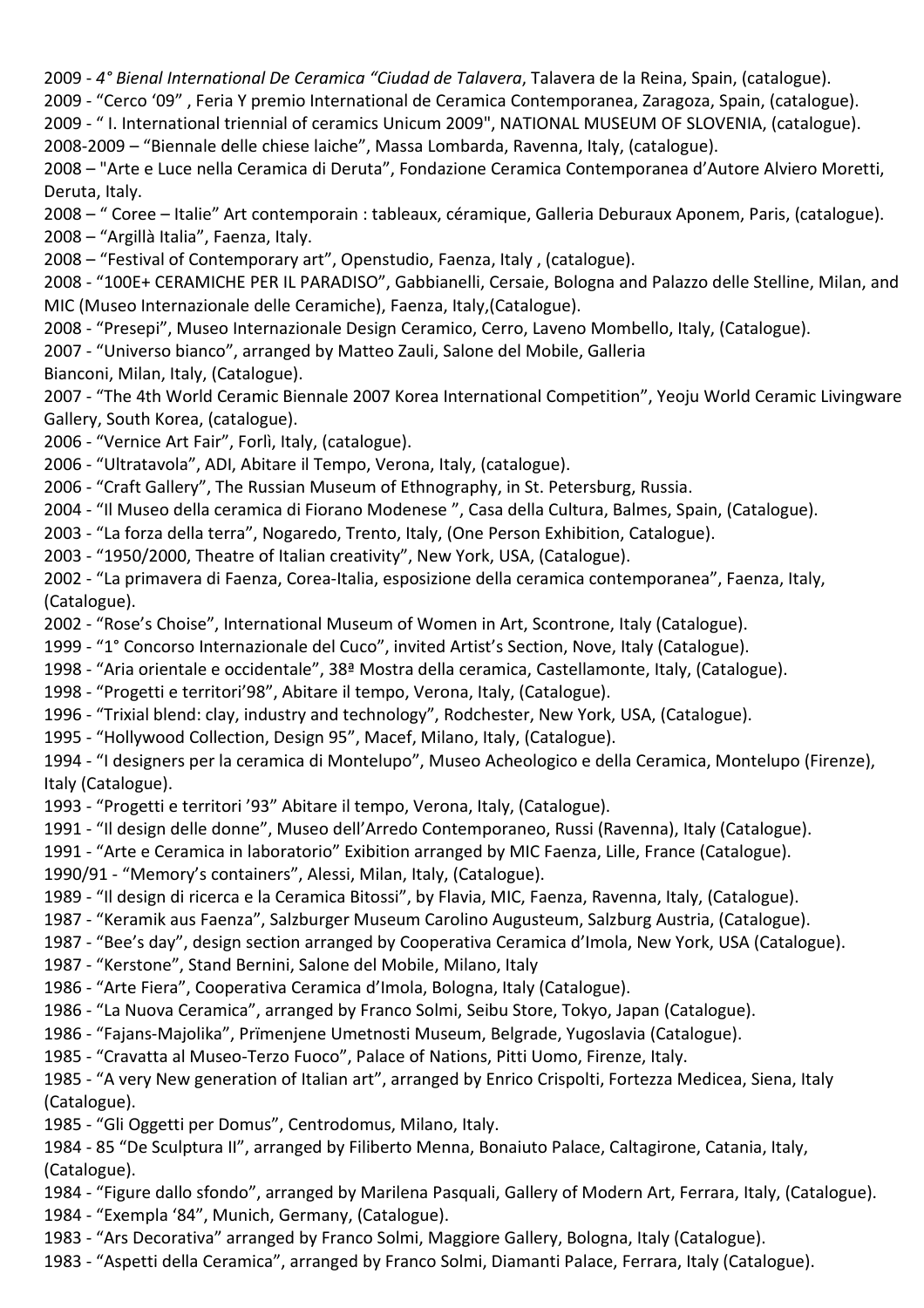1983 - Di Sarro Artistic Reseach Center, arranged by Enrico Crispolti, Rome, Italy (One Person Exhibition, Catalogue).

1983 - "Terre d'Italia", arranged by Marilena Pasquali, Gallery of Modern Art, Ancona, Italy (Catalogue). 1982 -"Céramique 82" Architecture et Habitat, Abaye Saint- Germain, Auxerre, France (Catalogue).

## **Awards**

2016 - *Finalist* Biennale Internationale de Vallauris, **France**

2016 - *Finalist* Taiwan Ceramics Biennale, Taipey, **Taiwan**

2015 - *Honorable mention***,** *Gyeonggi International Ceramic Biennale*, **South Korea**

2014 - *First Priz, Sixth International Small Teapot Competition,* AMOCA,Pomona, **California, USA***.*

2014 - *Finalist Competition Ceramics of Europe – 13th Westerwaldprize 2014*. Keramik Museum Westerwald, Höhr-Grenzhausen, **Germany**

2014 - *Finalist* competition *4th International Triennial of Silicate Arts*, International Ceramics Studio, Kecskemét, **Hungary**

2013 **-** *Public Prize MunGyeong Chasabal(Tea Bowls) Festival 2013*, **South Korea**

2012 - *Honorable mention with merit*, *The 4rd Taiwan Gold Teapot Prize* exhibition at Yingge Ceramics Museum, **Taiwan**

2012 - *Finalist Cerco 2012* , Feria Y premio International de Ceramica Contemporanea, Zaragoza, **Spain**, (catalogue).

2012 - *Finalist The IV International Festival of Postmodern Ceramics*, City Museum in Varazdin, **Croazia**

2011 - *Honorable mention*, 7th Cheongju International Craft Competition, **South Korea**.

2011 - *First Prize ex-aequo*, Seapot-teapot competition, **Portuga**l.

2011 - *Finalist* competition and exhibition - 10°Bienal Internacional de ceramica Artistica de Aveiro**, Portugal**

2009 - *Finalist* competition and exhibition - *4° Bienal International De Ceramica, Ciudad de Talavera*, Talavera de la Reina, **Spain**, (catalogue).

2009 - *Finalist* competition and exhibition - *Cerco '09* , *Feria Y premio International de Ceramica Contemporanea*, Zaragoza, **Spain**, (catalogue).

2009 - *Finalist* competition and exhibition – *I. International triennial of ceramics Unicum 2009*, NATIONAL MUSEUM OF **SLOVENIA**, (catalogue).

2008 - *Finalist* for the Exhibition - *The 26th Gold Coast International Ceramic Art Award*, Gold Coast City Art Gallery, **Australia**, (catalogue).

2008 - *Finalist*, *28th International Ceramics Competition l'Alcora 2008*, Museu de Ceràmica de l'Alcora, **Spain**. 2008 - *Finalist*, *2008 Sidney Myer International Ceramic Award*, Shepparton Art Gallery, Shepparton VIC, in association with La Trobe University, **Australia**, (Catalogue).

2007 - *Finalist*, *Concurso de Diseño y Nuevas Formas en Cerámica*, LXXVII Exposición de Alfarería y Cerámica de La Rambla, Cordoba, **Spain.**

2007 - *Silver Prize*, *The 4th World Ceramic Biennale 2007 Korea International Competition*, Yeoju World Ceramic Livingware Gallery, **South Korea**, (catalogue).

2006 - *Finalist Omaggio ad Albisola nella ceramica del '90*0, 5° Rassegna Nazionale Albissola, Museo Civico d'Arte Contemporanea, Albissola Marina, **Italy**, (catalogue).

2005 - *First Prize ex-aequo*, *Sale in corpo*, Ente ceramica Faenza, Ravenna , **Italy**.

2004 - *First Prize*, *Il vaso officinale*, Collegno, Torino, **Italy** (Catalogue).

2003 - *Gold medal*, *Il piatto da tavola*, Faenza, **Italy**.

1994 - *First Prize*, *Un disegno per la tavola*, Montelupo Fiorentino (Firenze), **Italy**.

1992 - *Third prize*, *Steelite International European Design Awards 1992*, Stoke-on-Trent, **England**.

1989 - *Finalist*, *Premio Murano, 3rd edition*, Venezia, **Italy** (Catalogue).

1985 - *First Prize*, *Oggetto d'uso e d'arredo per la casa, XXV^ Concorso Internazionale Gualdo Tadino*, Perugia, **Italy** ( Catalogue).

1981 - *Prize town hall of Reggio Calabria*, *2° Concorso Nazionale della Ceramica*, Reggio Calabria, **Italy**, (catalogue)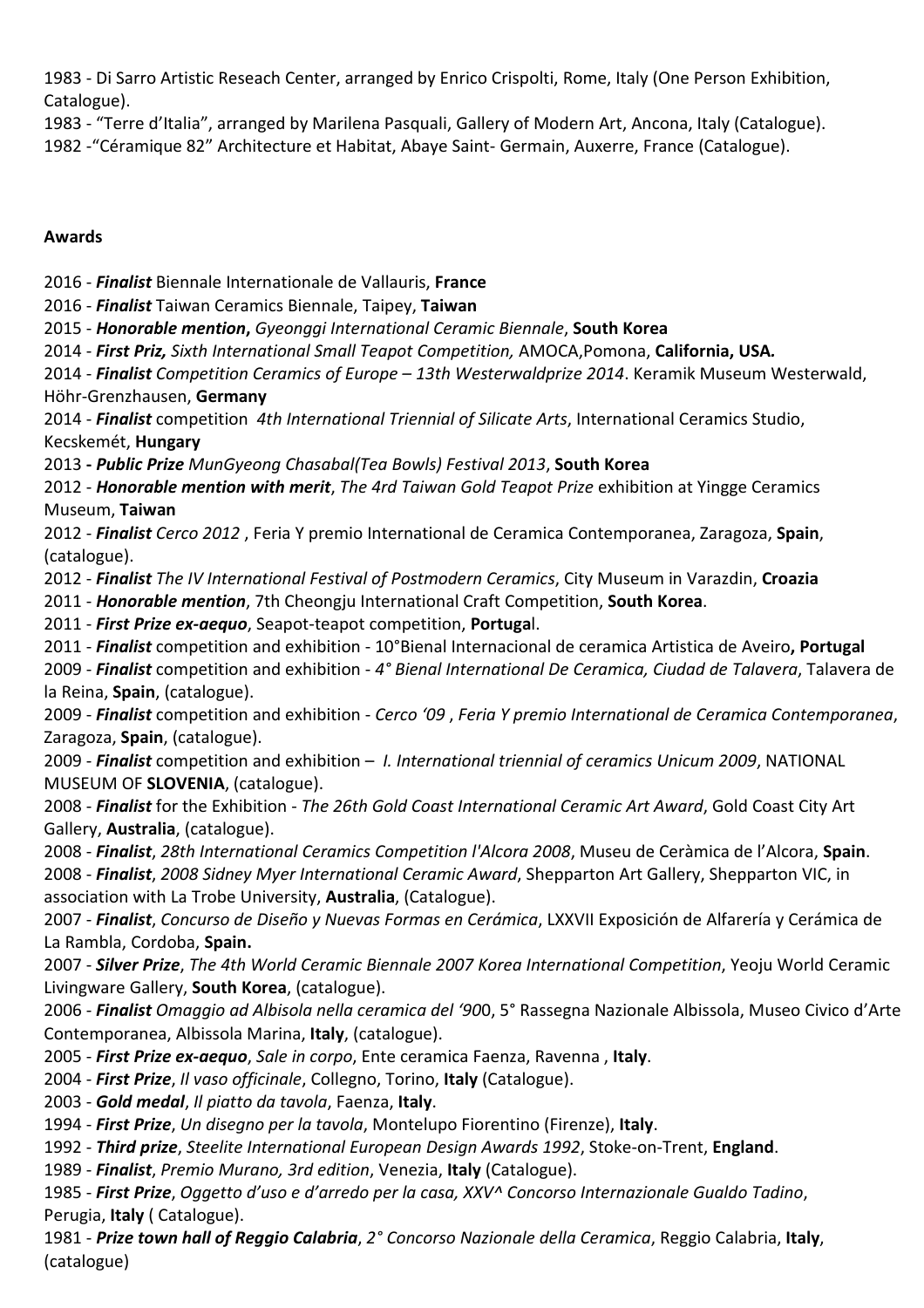### **Workshops and residencies**

- 2017- **Guest Artist in residence** in The Shigaraki Ceramic Cultural Park, Japan
- 2016 **Guest artist in residence** at Liling Ceramics Valley Museum, China
- 2015 **Guest artist in residence** at *The Clay Studio* Philadelphia
- 2015 **Workshop** *Hawai'i Potters' Guild*, Hawaii, USA
- 2015 **Workshop** at *Gyeonggi International Ceramic Biennale*, South Korea
- 2014 **Workshop** *Paperclay with porcelain,* La Meridiana, Tuscany, Italy
- 2013 - **Workshop** at *International ceramic art festival in Sasama*, Japan.
- 2013 **Workshop** at Faculty of Art and Design Jan Evangelista Purkyne University, Prague, Czech Republic.
- 2013 **Guest artist in residence** in Fuping FULE, preparing an installation for the Museum. China
- 2012 **Workshop** *Paperclay and creativity* in Vallauris Art Institute, Vallauris, Francia
- 2012 **Workshop** *MunGyeong Chasabal (tea bowl) festival 2012*, MunGyeong, South Korea (catalogue).
- 2011 **Workshop** India New delhi, Sanskriti Foundation, November 2011
- 2011 **Workshop** at the *Gyeonggi International CeraMIX Biennale 2011*, Korea.
- 2010 **Workshop** *paperclay | TODAY Artist Symposium*, in Laguna Beach, California.
- 2009 **Work Camp**, *2009 Nanfeng Kiln International Ceramic* Foshan, Guangdong, China.

### **Public acquisitions**

- 2017 The Shigaraki Ceramic Cultural Park, Japan
- 2017 ASU Art Museum, Tempe, Arizona, USA
- 2016 Musée Magnelli, Musée de la céramique, Vallauris, France
- 2016 Museo Internazionale delle Ceramiche in Faenza MIC, Faenza (Ravenna), Italy
- 2015 The Clay Studio Philadelphia, USA
- 2015 WOCEF collections, World Ceramic Exposition Foundation, South Korea
- 2014 International Ceramics Studio, Kecskemét Collection Kecskemét, Hungary
- 2013 Shimada City, Japan
- 2013 FLICAM, Fule International Ceramic Art Museum Italian Pavillion, Fuping –China
- 2012 Westerwald Ceramics Museum, Höhr-Grenzhausen, Germany
- 2012 Museu de les Arts Decoratives, Barcelona, Spain
- 2011 Sèvres Cité de la céramique, France
- 2011 Ambasciata d'Italia a Lisbona, Portugal
- 2011 Camara Municipal, 10°Bienal Internacional de ceramica Artistica de Aveiro, Portugal
- 2011 Cheongju International Craft Museum, Cheongju, South-Korea
- 2011 Jingdezhen Ceramics Museum, Jingdezhen City, China
- 2011 Museum Ariana, Geneève, Switzerland
- 2009 Organismo Autónomo Local de Cultura, Talavera de la Reina, Spain
- 2009 Foshan Creative Industry Park, Foshan, China
- 2008 Museu de Ceràmica de l'Alcora, Valencia, Spain
- 2008 Cera Techno, Toki-shi, Japan
- 2008 Coast City Art Gallery, Australia
- 2008 Placas de Artistas, Paseo Santa Lucìa, Nuevo Leòn, Messico
- 2007 WOCEF collections, World Ceramic Exposition Foundation, South Korea
- 2005 Cera Techno, Toki-shi, Japan
- 2003 Giardino dell'Arte, Istituto Statale d'Arte *Felice Faccio*, Castellamonte (Torino), Italy
- 2002 Museo Internazionale della Donna nell'Arte, Scontrone, L'Aquila, Italy
- 2002 Museo della Ceramica, Raccolta Contemporanea, Castello di Spezzano di Fiorano, (Modena), Italy
- 1995 Centro di Documentazione della Piastrella di Ceramica Italiana, Assopiastrelle, Sassuolo (Modena), Italy
- 1992 Archivio Industriale Bitossi, Montelupo Fiorentino (Firenze), Italy